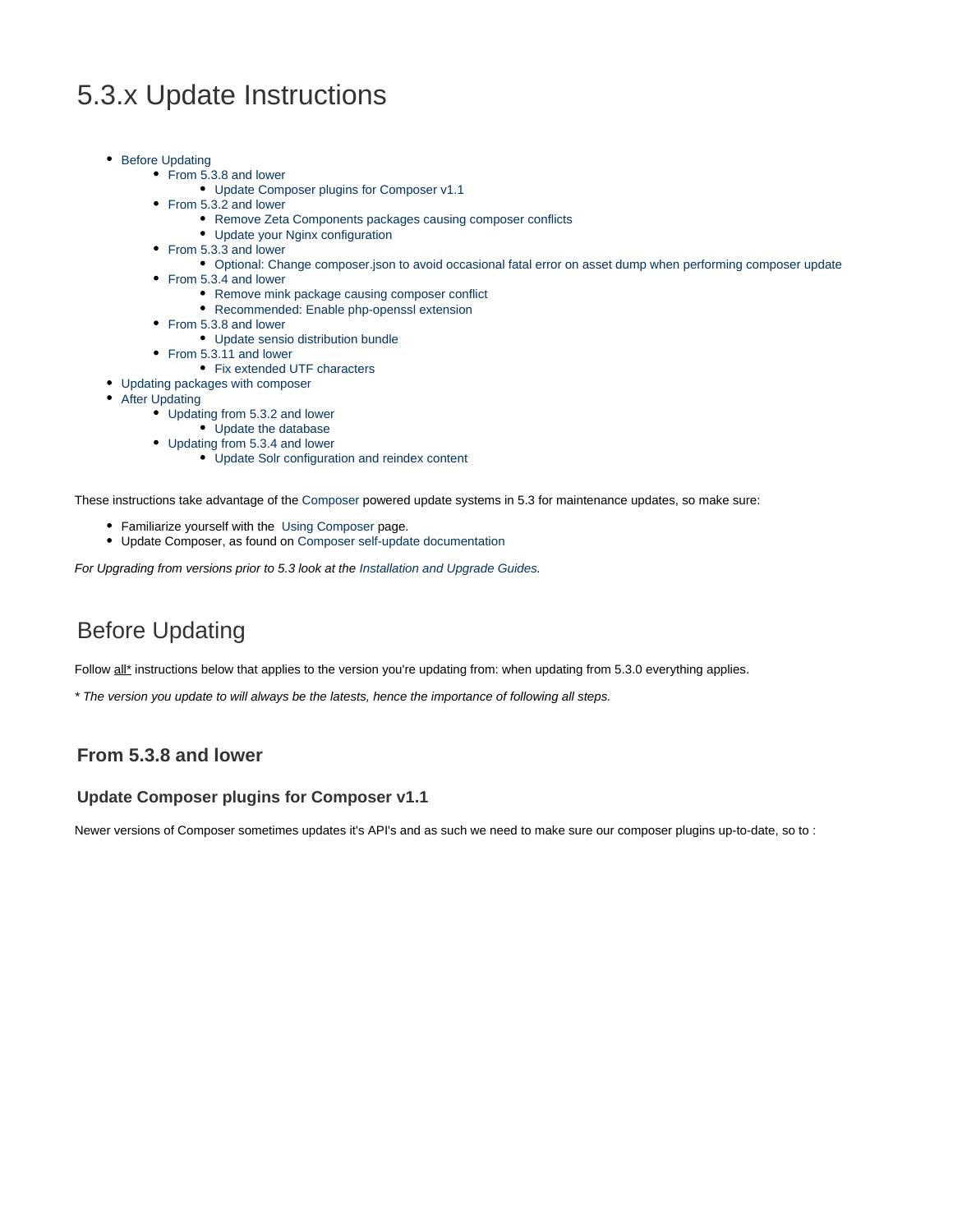```
# First install Composer v1.0 that works with old version of
ezpublish-legacy-installer
php -r "copy('https://getcomposer.org/download/1.0.3/composer.phar',
'composer.phar');"
# As authentication is built in to composer now, we can remove the following plugin
php -d memory_limit=-1 composer.phar remove --no-update --no-plugins
bitexpert/composer-authstore-plugin
# Then install newer version of ezpublish-legacy-installer that works on Composer 1.1
(will warn about the outdated versions you have from before)
php -d memory_limit=-1 composer.phar update --no-dev --prefer-dist --no-scripts
ezsystems/ezpublish-legacy-installer
# Then make sure composer is updated to latests
php -d memory_limit=-1 composer.phar selfupdate
```
# <span id="page-1-0"></span>**From 5.3.2 and lower**

### <span id="page-1-1"></span>**Remove Zeta Components packages causing composer conflicts**

Issues with Zeta Components and Composer have been fixed (new releases of Zeta Components have been made to fix this) so you should edit composer.json and remove any "zetacomponents" package like shown below:

```
php -d memory_limit=-1 composer.phar remove --no-update zetacomponents/archive
zetacomponents/authentication zetacomponents/authentication-database-tiein
zetacomponents/base zetacomponents/cache zetacomponents/configuration
zetacomponents/console-tools zetacomponents/database zetacomponents/debug
zetacomponents/event-log zetacomponents/feed zetacomponents/image-conversion
zetacomponents/mail zetacomponents/mvc-tools zetacomponents/mvc-authentication-tiein
zetacomponents/persistent-object zetacomponents/php-generator
zetacomponents/signal-slot zetacomponents/system-information
```
After doing this, verify that content of composer. json does not contain any entries for zetacomponents/ unless you have your own dependencies on them. ezpublish-kernel and ezpublish-legacy now always requires the specific versions of the Zeta Components we use internally.

### <span id="page-1-2"></span>**Update your Nginx configuration**

If you're using Nginx as your webserver instead of Apache, then make sure to update [Nginx vhost configuration,](https://doc.ez.no/display/EZP/Nginx) changes since 5.3.0: [5.3.1,](https://github.com/ezsystems/ezpublish-community/commit/d157a4ecb3ddf7a382519fbb43ce311335cd8185) [5.3.3](https://github.com/ezsystems/ezpublish-community/commit/db5e0d4af62112e423cac6930f0549364438f756) 

# <span id="page-1-3"></span>**From 5.3.3 and lower**

## <span id="page-1-4"></span>**Optional: Change composer.json to avoid occasional fatal error on asset dump when performing composer update**

**[EZP-23492](https://jira.ez.no/browse/EZP-23492)** - Improve use of assetic dump with composer

```
CLOSED
```
<span id="page-1-5"></span>improvement, see the [following commit](https://github.com/ezsystems/ezpublish-community/commit/ca78183990c12d3f2f32c3e59f0b253a09e1f8dd) for patch.

For issue CLOSED CONSERVIEW COMPOSER. The composer.json should be edited to take full advantage of the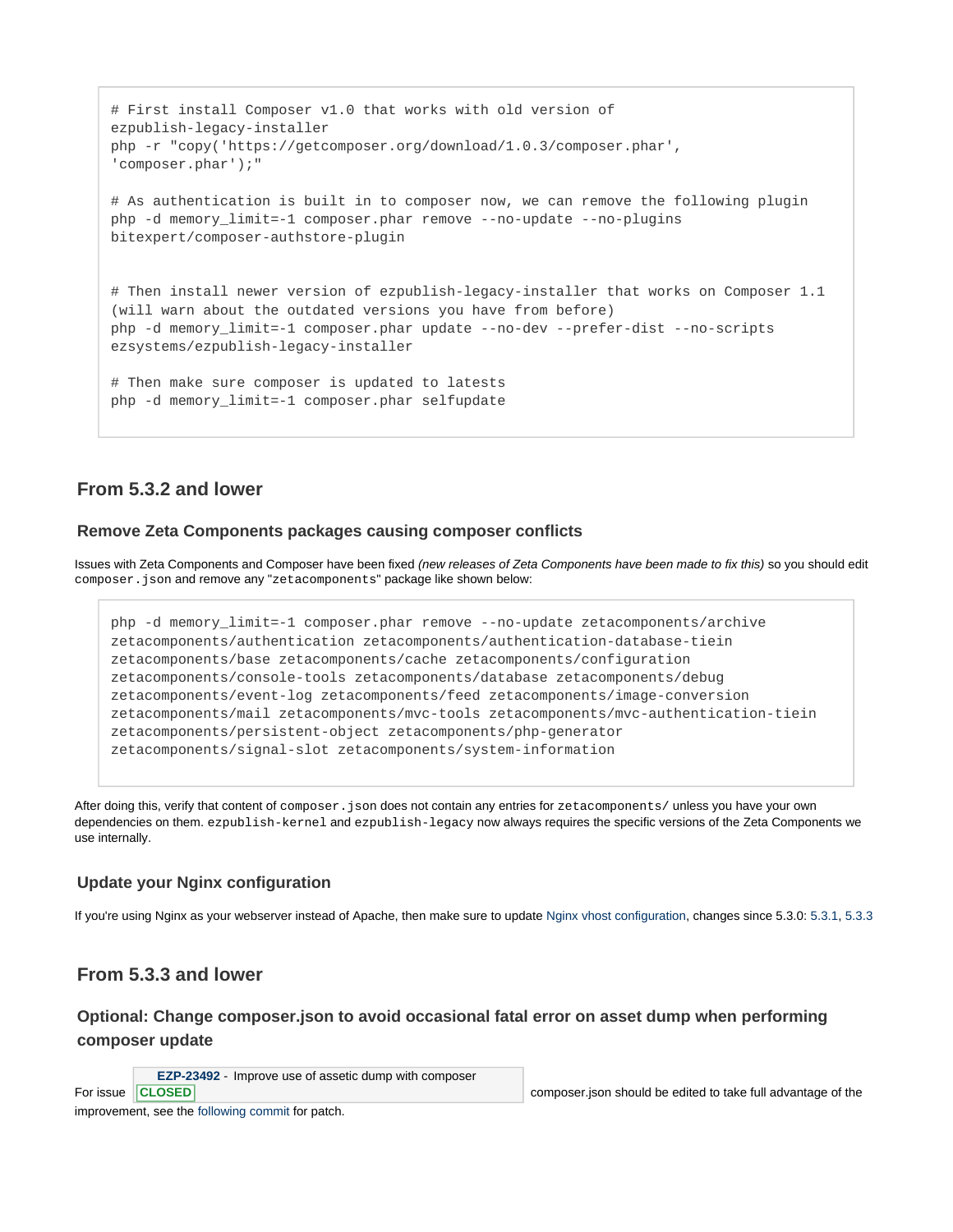# **From 5.3.4 and lower**

#### <span id="page-2-0"></span>**Remove mink package causing composer conflict**

Perform the following command to make sure you you are not affected by conflicts caused by this package:

```
php -d memory_limit=-1 composer.phar remove --no-update --dev
behat/mink-selenium-driver
```
#### <span id="page-2-1"></span>**Recommended: Enable php-openssl extension**

This release fixes a vulnerability in the eZ Publish password recovery function. You need to have the PHP OpenSSL extension (ext-openssl) installed to take full advantage of the improved security, but even without it security is improved. See [Security Advisory](http://share.ez.no/community-project/security-advisories/ezsa-2015-001-potential-vulnerability-in-ez-publish-password-recovery) for further information.

## <span id="page-2-2"></span>**From 5.3.8 and lower**

#### <span id="page-2-3"></span>**Update sensio distribution bundle**

```
php -d memory_limit=-1 composer.phar require --no-plugins --no-update
"sensio/distribution-bundle ~2.3|~3.0"
```
## <span id="page-2-4"></span>**From 5.3.11 and lower**

### <span id="page-2-5"></span>**Fix extended UTF characters**

For issue [EZP-26748,](https://jira.ez.no/browse/EZP-26748) see the [following commit](https://github.com/ezsystems/ezpublish-platform/commit/51fee6a9616f31bb1cd8f55e1463c50a3b6a6f5d) for patch.

```
Updating to 5.3.12
Due to EZP-27026 updating to 5.3.12 using composer with PHP 5.3.3 is currently not possible.
```
# <span id="page-2-6"></span>Updating packages with composer

**The license could not be verified: License Certificate has expired!**

With this command you'll only update all packages that have received updates:

```
# First delete the Symfony container cache to avoid error, on Windows use something
like: DEL /F /Q /S ezpublish/cache/*/*ProjectContainer.php
rm ezpublish/cache/*/*ProjectContainer.php
# Now update all packages (will warn about outdated
bitexpert/composer-authstore-plugin package first time you do this before that plugn
is removed)
php -d memory_limit=-1 composer.phar update --no-dev --prefer-dist
```